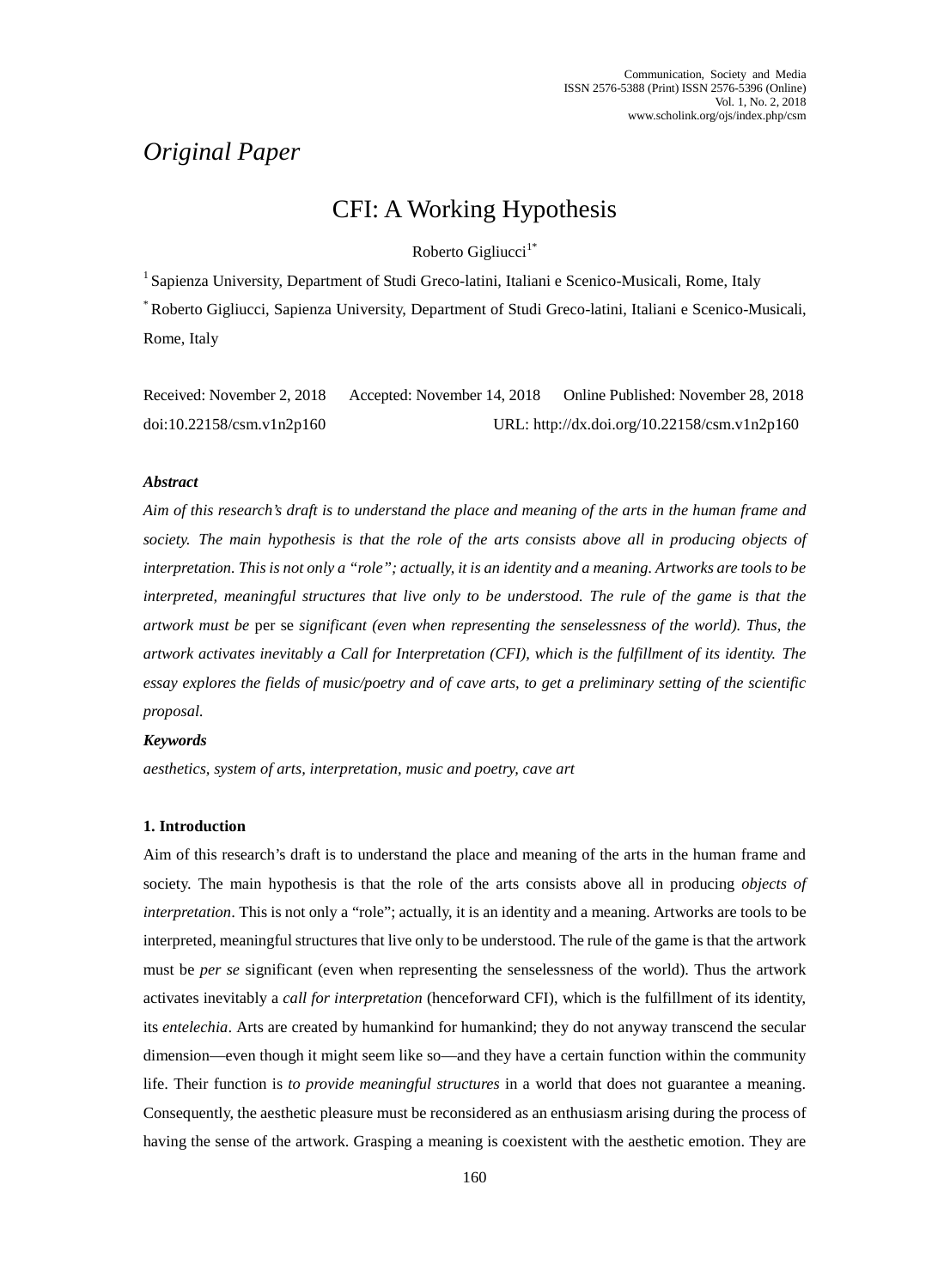the same thing. How to demonstrate this assumption?

We want proceed towards two main goals:

1) Defining the meaning of music

2) Understanding the function of the prehistoric cave pictures

Why these two fields? Because:

1) concerns the birth of the artistic production by humankind (artistic, not merely "aesthetic"), as to say the origins of every discussion about the identity of arts; and 2) singles music out because the debate on meaning in music (particularly about absolute music) has been crucial through centuries to understand the meaning of an artwork tout court. The demarcation of these boundaries we deem suitable for the deepening of the matter and the approaching the result of a hypothetical-deductive itinerary. Why working hard in such an abstract realm? Because within the human society, the place of the arts is not an abstract place, but a terribly concrete field for challenges.

## **2. Method**

# *2.1 Preliminaries*

Which is the function of art (arts) in human society? We start from that question. Let us declare immediately that we have an answer. The explanation and verification of this answer will be the goal of the proposed research. It is evident, therefore, that the development of our inquiry will be formally "hypothetical-deductive". Nevertheless, we shall avoid every preconception (not *pre-comprehension*) and every *ad hoc* procedure, obviously.

*2.2 What We Want*

The ambition of our inquiry will be gaining a theory of everything in the aesthetic realm. A paradigm that may be applicable to any artistic production of any time.

# *2.3 Importance of the Proposal*

Before summing up the working hypothesis, few words about the very consequence of this research. Theories about the meaning and purpose of art have been following one another through the Centuries. It is a contradictory historical frame, never ending until nowadays. Unfortunately, most of these theories are not always appropriate to all artistic forms. Furthermore, some classical paradigms—as the *mimesis* theory—blew up during the late modernity. Kinds of conceptual art overturned previous certainties. Historical fault lines annihilated or conversely unearthed past models. Not to talk about the idea of beauty: exalted, violated and "enlarged" or "enriched" in many ways. Thus, the suspect of the implausibility of an aesthetic science arises. Moreover, the brutal suspect of a needlessness of art as well. The latter suspect is a real danger. Artistic productions have been realized by humankind since Prehistoric ages. That is a sufficient supporting document to erase suspects such as the above mentioned. The artistic productions are made by men for men; they are part of the activity of human community. They are not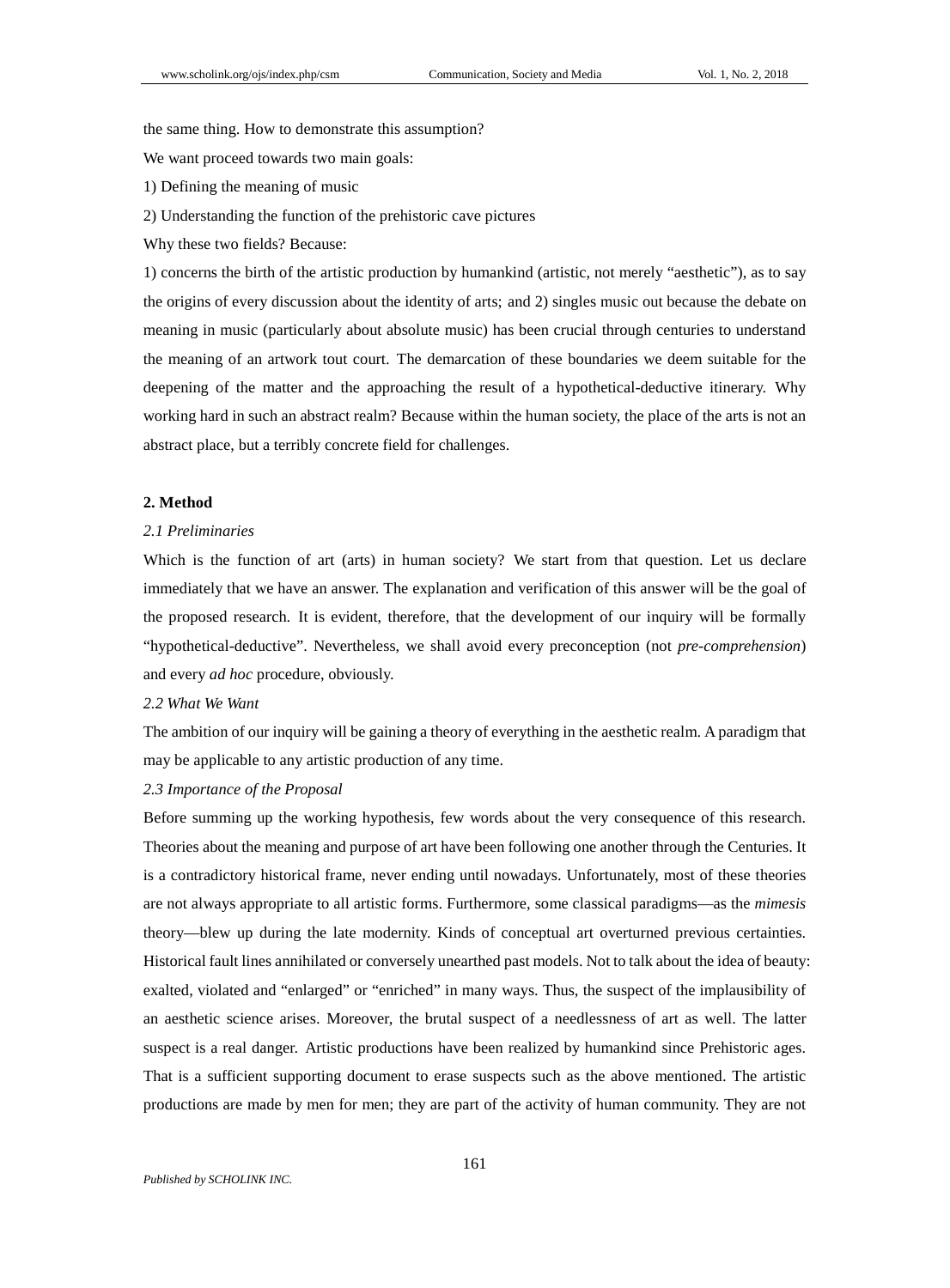*absolute*. Therefore, they have a precise relevance for all of us. And consistently they are suitable object of scientific inquiry. This said we might deem truly important the search for an overall meaning of the Arts. Meaning and function, within the non-absoluteness of our life, are inseparable. Therefore, henceforward, when we talk about meaning we involve also function, and vice-versa.

# *2.4 First Provisional Conclusion*

Finding the meaning of Art entails finding a relevant part of our identity. It is impossible to ignore it. On the other hand, the increasingly reduction of separateness between humanistic and hard sciences offers an additional motivation for such a research as our one. Then we *must* understand the function of the artistic production in our world. And we believe that without an interpretative model available for Art itself (not only for single forms, genres, "techniques"), we could not get to substantial results.

## *2.5 Working Hypothesis*

We just said to have an answer to propose an answer to the demand about a scientific definition of art. We think that the fact of the *interpretation* is not simply one of the phenomena related to the so-called *fruition* of artistic objects. We are firmly persuaded that the *interpretation* has a role unique to define the sense of Art. Interpretation is the identity's structure of the artwork, of its function. That is not a variation on hermeneutics. The thinking line from Schleiermacher to Gadamer and beyond is undoubtedly very precious for our work. However, our work operates in a further space, perhaps more radical, perhaps very different. Therefore, we shall use the term *interpretation* and never the heavy word *hermeneutics*. We want to move the interpretation back to the origin of the artistic function and history. In a nutshell: we think that every artwork, as such, activates a *Call for Interpretation* (CFI), destined for every human being, and in this way the artwork fulfils its own role in the society. Naturally, there is no transcendent call; nobody is calling from a metaphysical realm. The artwork is a *tool* made for the community by an author (willing or unaware he be), and the sense of this creation is just activating a CFI. The reader/spectator/listener, etc., stimulated by an artwork of every cultural level, *knows*, by virtue of a shared convention, that the artwork *must* signify something. He receives the strong CFI without exception, because this is the rule of the "game", a serious game of course. The artwork questions us, and the consequence is that we look into it, unavoidably.

## *2.6 Signification and Pleasure*

It is a matter of *significance*. The real life is not compelled to be significant for us. We may find some daily experience, which is not semantic, from the exigent human point of view. Someone goes further, stating the life to be definitely meaningless. That is because the existence does not need necessary an interpretation. *Being is self-justified*. To be is to be is to be is to be. Conversely, an artwork—which is real, obviously, but as human artifact―is created exactly to *have a meaning*. We all agree on that. Someone ingenuously yaps on about the *message*. This is the lowest degree of argumentation. Meaning is something solid, but not merely practical. If we (*homo sapiens*) have created an artistic activity oriented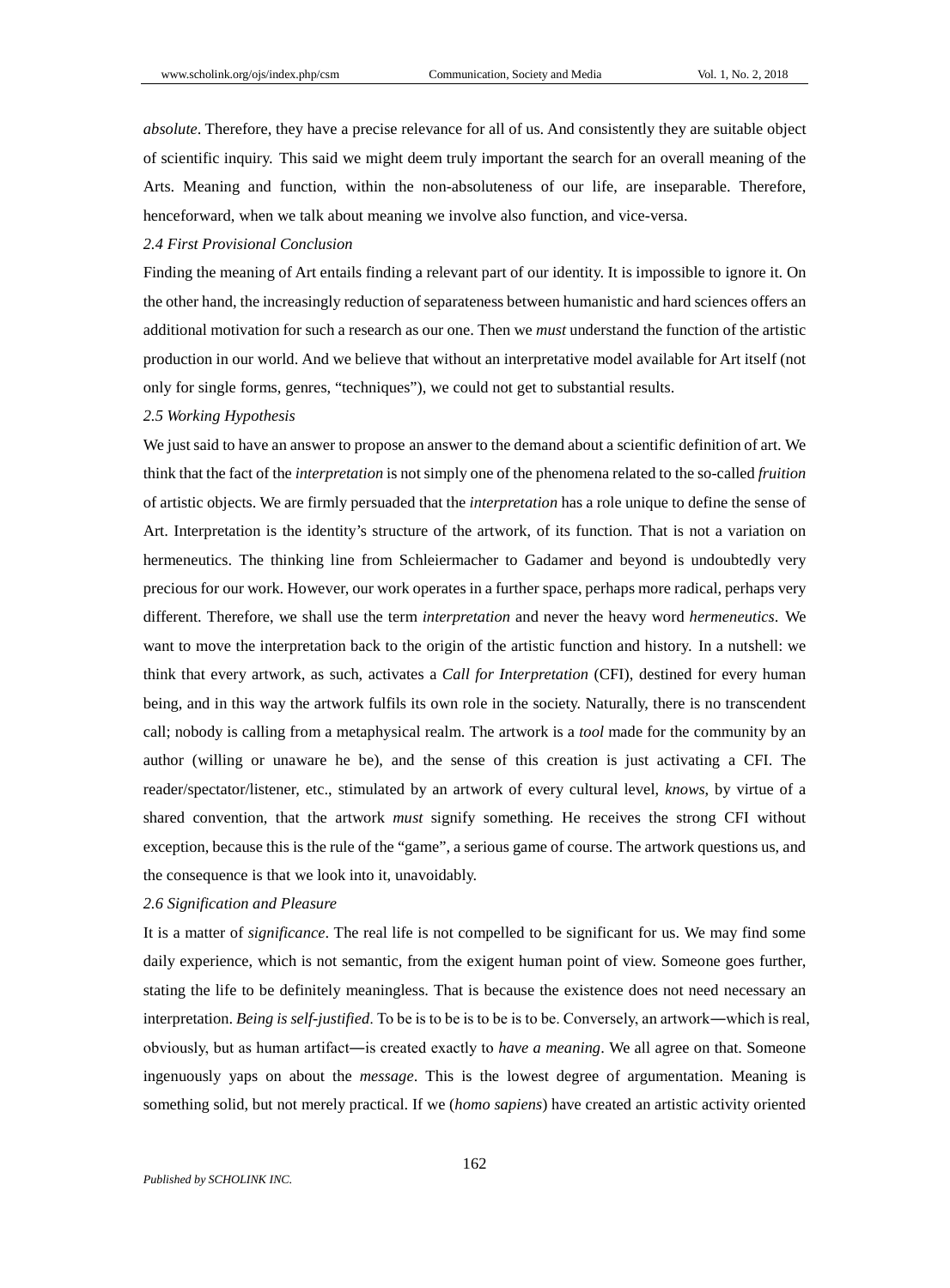to make *significant objects* and thus to arouse an effort of interpretation, this does not exclude the *pleasure* in enjoying an artwork. Pleasure exists in aesthetic realm: this is a truism. How to harmonize the grasping of a sense with the delight of the contemplation, when making use of an artwork? This problem could seem the most difficult to solve. By contrast, it is a quasi-fake problem.

First, scientists and philosophers have shown that *thoughts* and *passions* are overlapped, concurrent and—poetically said—"made of the same stuff". Thoughts are strictly related to meanings, and the meanings of passions are siblings of the formers. *Meaning is the key-concept* to understand our civilization and our way of thinking and feeling. The reaction to the CFI is a blend of aesthetic emotion and yearning to catch a meaning. The *interpretative ecstasy* is the fulfillment of the artistic process, we might say.

Obviously, there are many (though not infinite) interpretations, not only one, least of all the *intentio auctoris*. But also this is a fake problem.

# *2.7 The "Beauty"*

Another fake problem is the beauty's one. Ascertained that the ideas of beauty have been marvelously contradictory through the centuries up to now, we have to rephrase that concept. Briefly, the intensity of the CFI is proportional to the so-called "beauty" of the artwork. F. i. a commercial b movie may stimulate a minimum of CFI; a film by Tarkovskij or Kubrick drives the CFI to the maximum of intensity. Therefore, we have different levels of pleasure-and-thought, depending on the expressive complexity of the artwork.

#### *2.8 Building a Research*

How to verify the CFI theory? We want to confirm that every artwork is born to arouse a CFI and that the value, importance and beauty of an artistic production are measured up because of *the intensity* of CFI. The two main lines of inquiry will be primarily:

1) Interrogating an art that is often considered "meaningless", "beautiful in itself": *music*.

2) Interrogating the function of the primordial art, the *Cave painting*.

## *2.9 Music and Interpretation*

The problem of the meaning of music is so complex and centuries old that some musicologists confess to be bored by it. In any case, it is still a matter of debate, indeed. The two opposite positions in this regard are the formalist one, against the refusal of auto-telic definition of music, on the other hand. The bibliography, as obvious, is huge. In this synopsis, we shall privilege only some aspects of the discussion. We start again from a point of view to demonstrate: we think that *a "meaningless" art*, namely, in the case of music, an art that means only itself, *is a un-logic data*. If there is the possibility of formulating a theory of everything in the area of artistic productions―and there is―we cannot conceive one kind of art absolutely separate from the parameters of all other arts. The so-called "enriched formalism", which recently intends to go beyond classical formulations as those by Hanslick, does not change the state of art.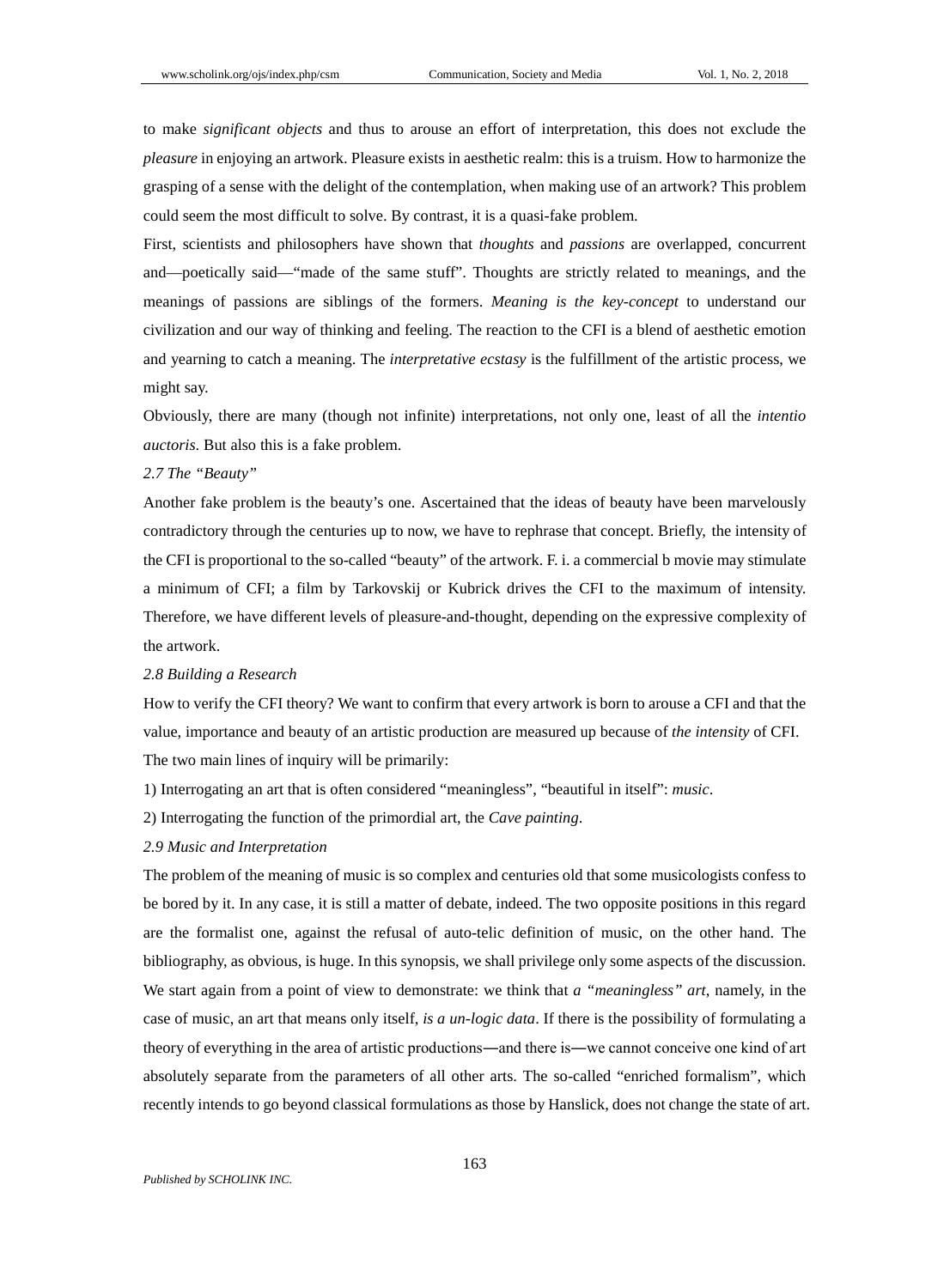It is impossible to presume that the slightest extra-musical indication may transform the absolute (meaningless) music in a music linked to a concept or to a narration and so on. We shall produce some examples in our proposal below. Now we simply say that music (a quartet, a symphonic poem, a melodrama etc.) is always an art like other arts, and therefore it is subject to the same general aesthetic institution (CFI). Understanding well this particular argument will be a qualifying point of our inquiry. *2.10 Cave Art: A Mystery?*

The option for the second line of research might look like an odd and incongruous choice. We think in lieu that, after having deepened the situation of an art that is said to be totally "autonomous", for explaining a contrary opinion, we must turn to the early form of artistic expression in the history of mankind. The CFI system will be tested just on the cradle of human artistic creation. The hypotheses on the function/meaning of Prehistoric cave painting have been a lot, since  $19<sup>th</sup>$  century. We think that, beyond every geo-historical differentiation during thousands and thousands of years, beyond every possible religious, ritual, apotropaic, augural, magic function, the cave figurations are the crib of artistic expression of *homo sapiens*, that is, of our history. Thus, the challenge is this: may we adopt the CFI theory even to the blurred and mysterious birth of artistic creativity? We think yes.

# **3. Result**

#### *3.1 Statements*

The meaning of arts is an object of inquiry that we can see from different points of view. I select preliminarily some areas and conceptual frameworks.

A.

#### *Historically*

1) We can look for the *role* of arts in human society.

2) We can wonder if this *role* is entirely dependent on the various historical frames and moments.

3) We can hypothesize this *role* to be grounded in human sensitivity, thus only partially subject to the historical mutations.

## B.

### *Metaphysically*

1) We can search for a metaphysical perspective, when asking for the meaning of arts.

2) We can get to conceive arts as manifestation of the absolute.

3) We can conversely develop a materialistic conception of the meaning of the arts.

4) We can get to conceive arts as a game system, a quite serious game.

C.

# *Emotionally*

1) We can deal with the sphere of emotions, formulating *arousal theories*, to understand the meaning of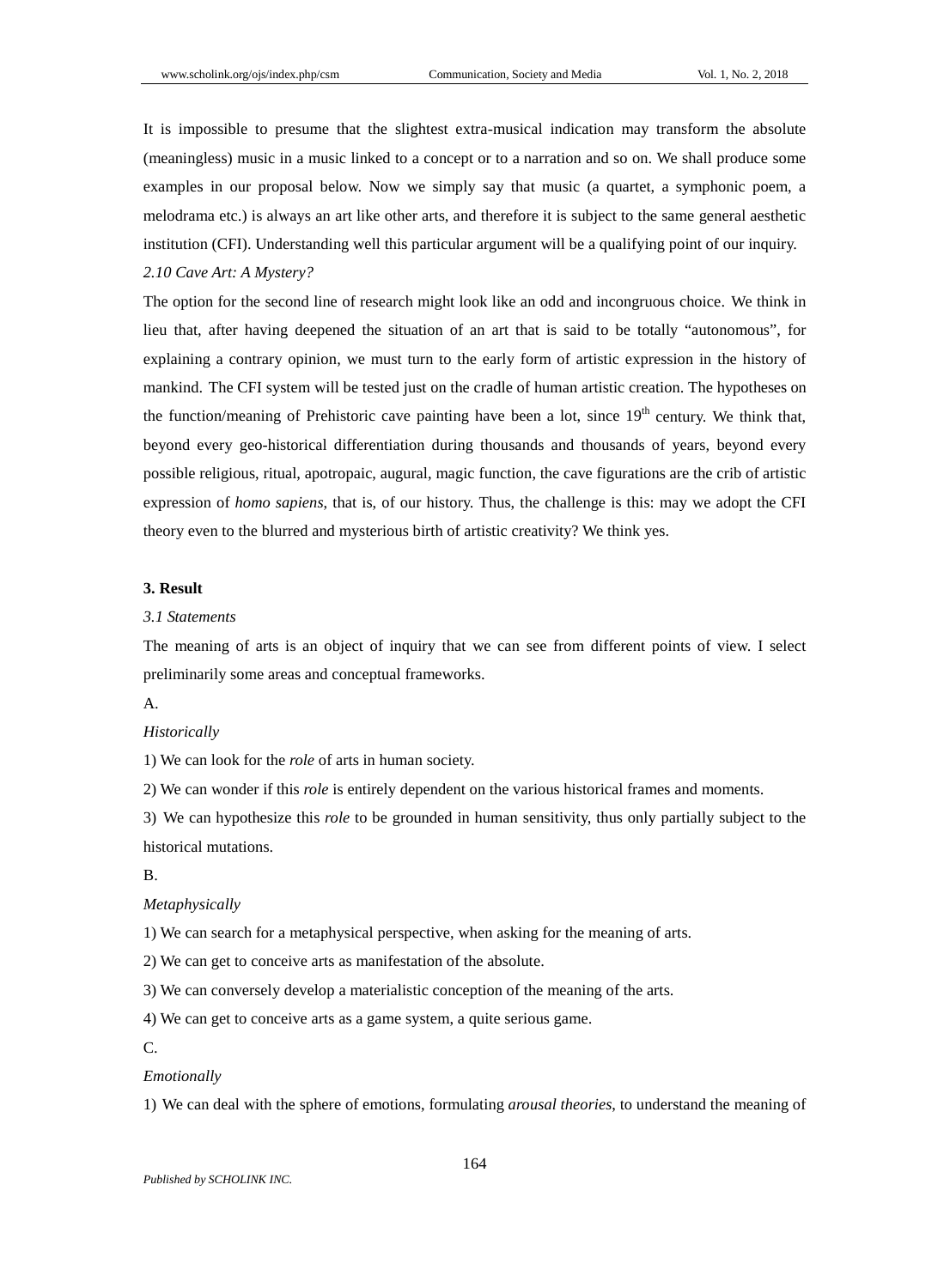arts.

2) We can involve also the neuroscience to have hard paradigms for arts' reception and reaction.

3) We can entangle thoughts in feelings to define better the complexity of emotional response to an artwork.

4) We can conversely exclude the elusive and subjective world of emotions from the inquiry on meaning of arts.

D.

#### *Autonomy/Heteronomy*

1) We can state that the arts' field is autonomous and never heteronomous.

2) We can try to demonstrate that the purpose of art is art itself.

3) We can conversely maintain that in the artistic production *pulchrum*, *verum*, *bonum* are necessarily present, even in different "dosages".

4) We can consistently argue that *dulce* is useless without *utile* in an artwork.

5) We can eventually state that the meaning/aim of the arts is humankind's enhancement.

E.

# *Representativeness*

1) We can say that making art is the main way to satisfy our human pleasure *in imitation* (*mimesis*).

2) We can state therefore that the art is above all a *representative* activity.

3) We can add that, e. g., the music, or the architecture, are meaningful and indirectly *representative* arts as well.

4) We can claim, conversely, that music has no meaning but music itself.

5) We can extend that idea of *pure form* to all the arts, concluding whichever artwork is a form that means and represents nothing but itself.

Other perspectives have been offered by the history of Aesthetics through Centuries. Our intention is to verify the hypothesis that meaning and social role of arts dwell in the *activation of a call for interpretation*, and first we have to resume this working hypothesis. Then we shall explain how to actualize that theoretical positioning.

## *3.2 Working Hypothesis*

The aim of our research is then to show that the substance of aesthetic experience is a sort of CFI and our fundamental inescapable answer to it. However, as we said above, there is nothing or nobody calling from another dimension: artworks are tools for human beings, made by themselves. The aesthetic dimension does not transcend humankind: art-craft is a creation of men for men. It is social invention of Homo sapiens, hence a thing with peculiar functions describing its identity. The target of our inquiry is just defining these functions. We think that the main purpose of artistic activities is on one side enabling the CFI (author's side), and on the other trying to give original answers (consumer's side). An artistic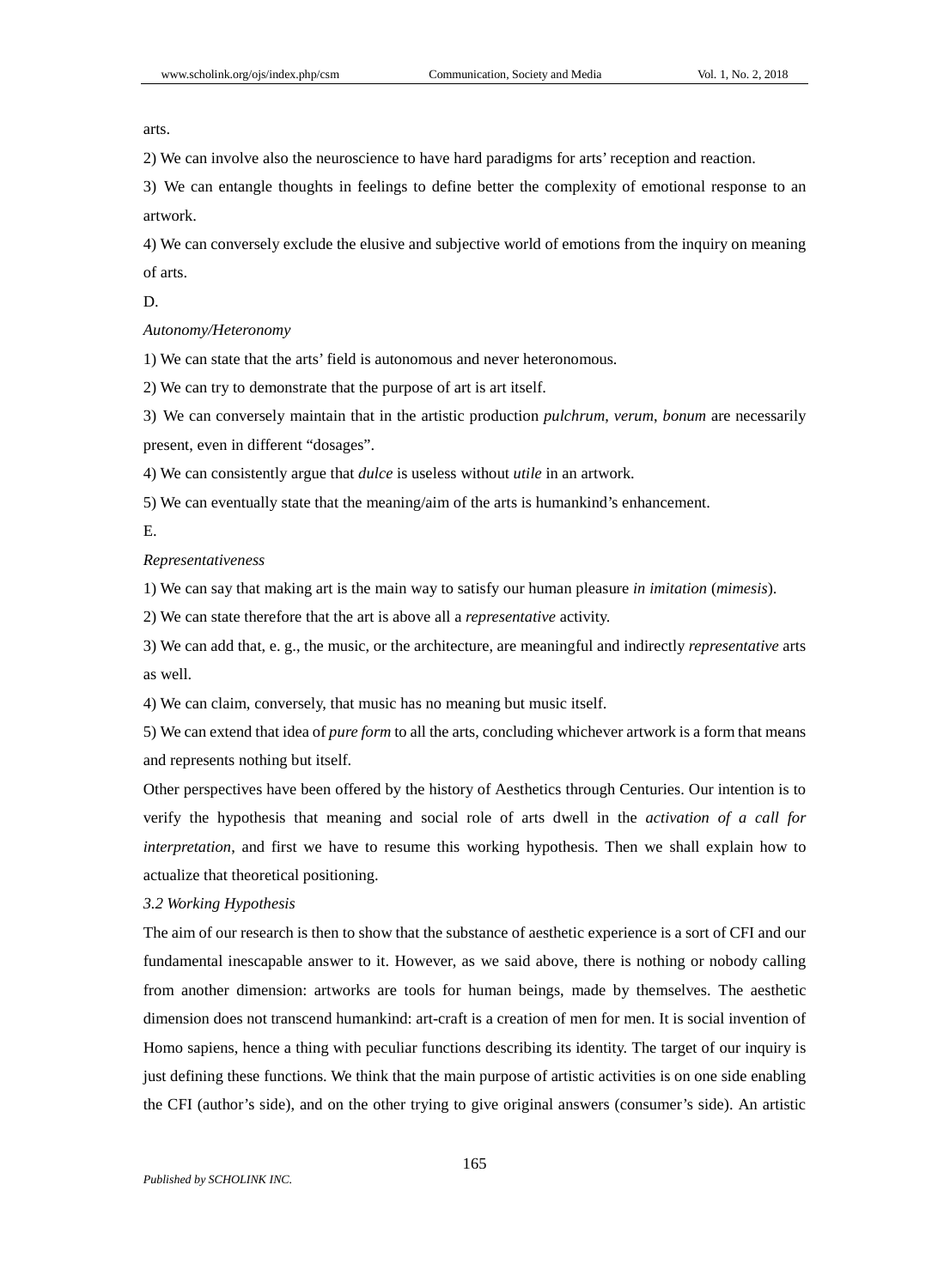product is a kind of an *interpreting tool*. We would propose a theory of everything in the aesthetic realm—the temptation is so strong... We wish to underline the primary role of interpretation in the aesthetic process. We also wish move the interpretation *back*, to the origins. This is not certainly a new variety of hermeneutics. According to our idea, the interpretation is not something *optional*, a possibility, a matter for specialists. It is not an *a posteriori*. Interpretation is an *obligation*, a necessity. Interpretation is art. Kunst ist Verstehen (overturning the statement of Schleiermacher). Art is interpretation, i.e., it is meaning, thought, and interpretation is pleasure. A pleasure nearly forbidden in the real life.

Communis opinio considered the aesthetic experience to be essentially emotional, intuitional, if not irrational, i.e., anti-intellectual. We think that the interpretation's problem solving is a basic component of the aesthetic experience, and we intrude it deeply into the so-called (blurred) *pleasure*. Tasting is at the same time knowing, understanding and evaluating, that is interpreting: this equivalence was suggested by Baumgarten (1735: §XCII) quoting the Hebraic term tā'am (םעט(. We dare to speak of an *interpretational ecstasy*, to stress the overlapping of enjoyment and endeavor in answering to CFI. This overlapping is almost a consubstantiality, a *synolon*. Why this concentration of artistic functions into the fact of interpretation? Because life is often (always?) meaningless, while art *cannot* be so: we claim art meaningful. We can say too: concluded, finished, spherical, even when an artistic work depicts the incompleteness or incongruence of life (that is anyway a meaning). In addition, when a tale includes in itself *détails inutiles* and simulates the lack of meaning, the vacancy of "signified" in the referential world. We agree with Barthes: le "réel" est réputé se suffire à lui même. But if being is self-justified, art is not, indeed. Art is similar to religion, as a response to the marks of life's meaningless, but the meanings of art are not dogmatic, they are fluid, while religion's ones are absolute, transcendent.

We saw (E.1-3) that art is hold to be exquisitely representative (except for music and some other abstract works), since Aristotle. Yes, but if we give less importance to the definition of art as mimesis (and contextually to the definition of music as source-imitation of emotions), we nearly eliminate the difference between representative and non-representative arts, confining "realism" only to a merely specific formal domain, although historically relevant. This is not in contradiction with the idea of the birth of modernity as a new relationship between art and reality—from Cervantes to Galileo, to sum it up. Actually, the CFI disregards the quantum of *verisimile* or the effort of *effet du réel* present in any artwork. Thus, we can restate the marginalization of the mimesis' theory, or simply we can say that this ancient theory is not a *totalitarian* theory. Moreover, we can do it just resorting to the analysis of musical art, and particularly of absolute music in relation with music-literary productions. This aspect will be deepened below, in the methodological section of our proposal.

Why do we posit meaning and thinking in a so strict a link? Well, the word *mean* partakes the same Indo-European root with *mind* (*OED*: Old English *mænan*, of West Germanic origin; related to Dutch *meenen* and German *meinen*, from an Indo-European root shared by *[mind](http://oxforddictionaries.com/definition/english/mind)*). Simply, meaning is thought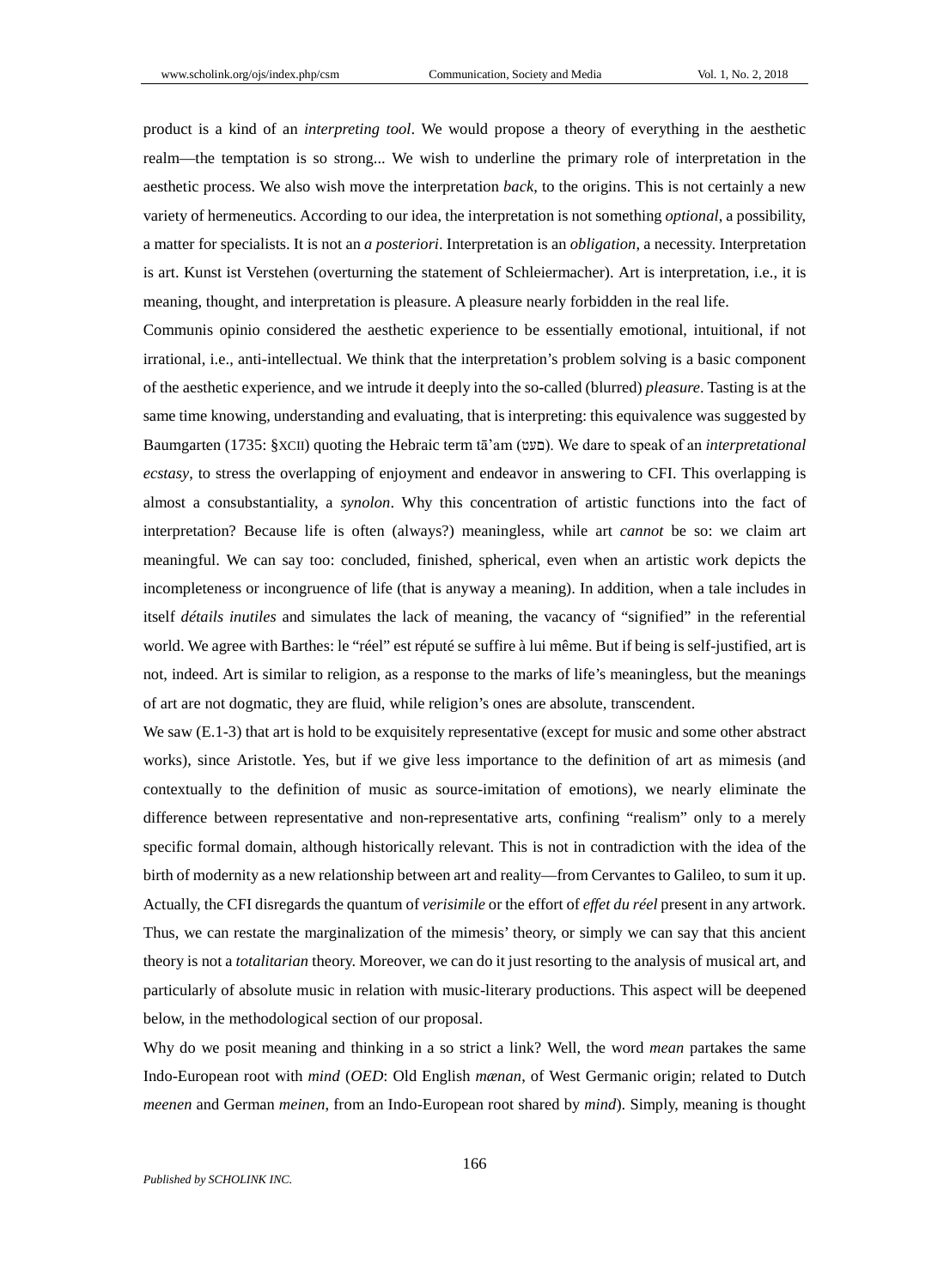too. Sometimes I heard it translated in Italian with *pensiero*. We cannot think to a thought without thinking to a meaning's production. In addition, a meaning is impossible without a thought, or without someone who would be thinking. The difference between Sinn and Bedeutung (Frege) is without sense, if not nitpicking, in the artistic realm, where sense and meaning are not different (which is not exactly the same as to say that they are identical). An audacious analogy may be proposed with the coincidentia of esse and essentia in God iuxta Saint Thomas. Problems of meaning are not present (included) in reality: being is meaningful, because its sense is being itself; *being is self justified*: being is, not-being is not, as the pre-Socratics taught. This is eventually a materialistic way to describe the same discovery of the Curé de campagne at the end of the *Journal* by Bernanos and of the wondrous movie by Bresson: tout est Grâce. Everything that is, it is = everything is grace. Materialism and theodicy coincide. Spinoza, Leibniz, Sartre in the same fiery cauldron. A hotchpotch. Whereof one cannot speak, thereof one must be silent (Wittgenstein); that is well, but we may say now: speaking or being silent is the same. Otherwise, we can resort to art and to the CFI.

An artwork is not beautiful *and* (or *but*, worse!) difficult, rather beautiful *because* difficult, more or less. I am not defending the marriage between art and mystery, something holy and quasi-divine. I am saying that art is interpretation, as a matter of ontology. CFI is the radiant form through which artworks manifests themselves. So, more arduous the way leading to interpretation (to interpretations, not to a unique interpretation, not to the true interpretation, true idiocy), more beautiful and exciting the artwork. However, manifestation is not an absurd aletheia-epiphany. *Manifestation* is a simple laic word to indicate the particular rapport with an artistic object, when a saturation of sense arises and grows, generating an exquisite delight. Manifestation is the expression of the function of an artwork, which is a tool, even though it so wonderful as to become for us something of sublime. And something looking dangerously absolute.

There are no absolutes. Artistic pleasure is not an absolute. An artist is not an absolute. An art consumer is not an absolute. Homo sapiens create pernicious absolutes in his mind always and always, thinking about the *massimi sistemi* as well as about the daily prosaic interrelations of his life. An artwork is not an absolute that may stay enclosed in a cavern or in a private room, radiating in solitude. It must be *tested*; it needs a public to make sense. The cook prepares food for the consumers and the measures of the value of what is prepared is found in consumption. [...] To be truly artistic, a work must also be estethic—that is, framed for enjoyed receptive perception (Dewey). Art is a relative production of meaning-beauty. So art is thought. And the emotions? Yes, the emotions. But the most extreme emotion is a torsion of thought as well, isn't it? The pleasure is a delicious torture of the mind, actually. In the guise of an answer to CFI, I think that even the most ancient form of artistic expression, cave art, was an invitation to interpret that amazing combination of painted beasts, men, hands, lines, and colours. This is the second main methodological horizon we shall see below.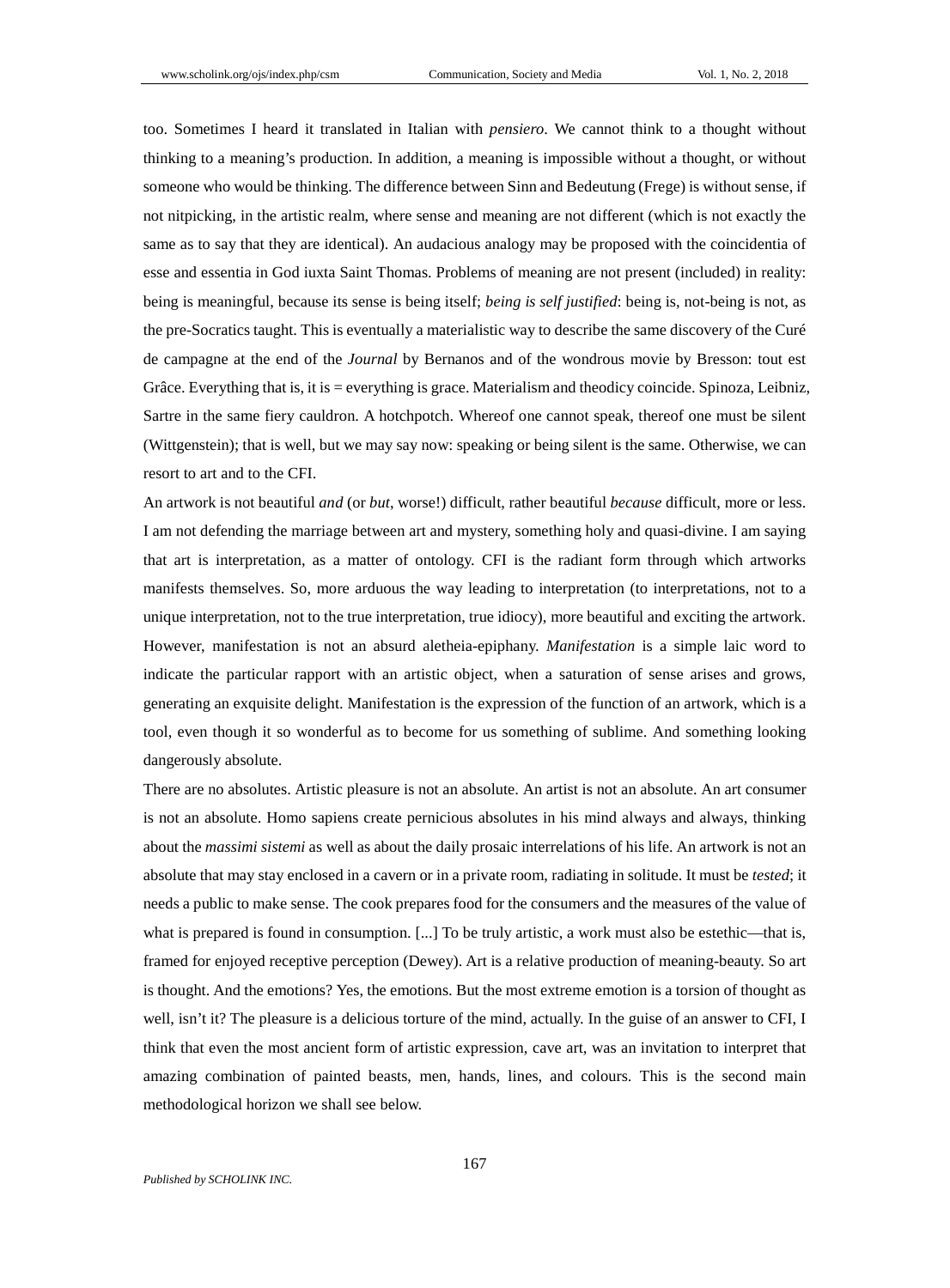Every artwork must be interpreted, otherwise indeed there is no game. We think this is valid for music, poetry, fine arts, architecture, as if to say for all representative and not representative arts, abstract and figurative arts, narrative and not narrative arts. The game—we do not like this term, but it must be understood in its most serious meaning—is the same.

## *3.3 Substantiations*

Following a hypothetical-deductive line of inquiry, we have to verify the meaning of arts in their identity related to CFI. We want to start by analyzing two fields of research, as above anticipated.

# 3.3.1 The Meaning of Music

The discussion about a non-representative art such as music may begin from criticizing the new (enriched) formalism of the fortunate *Philosophy of music* by Kivy. If we take the example of *Allegretto* by Beethoven  $(7<sup>th</sup>$  symphony), we ascertain that Kivy writes about it that it is a grand, magnificent piece of melancholic music—but not melancholy in itself, otherwise it would be unpleasant: rather, the *Allegretto* should wonderfully represent melancholy, and the immense beauty of this melancholy, a magnificent sumptuous musical image of melancholy. But in the light of Beethovenian previous *melancholic* quartet 6 op. 18, and by reading its adagio entitled *La Malinconia* (*lunga-breve-breve-lunga-lunga*: ♩♪♪♩♩; the same pattern of *Allegretto*), we can philologically indentify a precise "rhythm of the melancholy" in Beethoven, and the illusion of an absolute music vanishes, at least for this time. In a manner to speak that enjoying is thinking: The pleasure afforded by music listened to for its own sake is the pleasure of understanding (Davies). I would substitute *understanding* with *interpreting*, but the concept is clear. Then we may speak a bit about Schubert and his celebre trio in Es dur: here the pure pleasure of making music together, ensemble music (i.e., music as meaningless, absolute art) plays in a painful dialectic with the music as angst, anguish (i.e., music as meaning-bearer), and the aftermath is a negative dialectic, without resolution. Moreover, everything that means (i.e., *thinks to*) implies an obliged—never unique!—answer required to the listener, and it reveals the original presence of a CFI, q.e.d. (*erat/erit*). Anyway, the last Schubert poses questions, while for instance Schumann always unveils the unavailability of answers (see, for instance, the adagio espressivo of his second symphony). The last Schubert (think only to the awesome extreme quartet) crushes the previous joyful belief in a simple socially self-validating music. Also the unanswered questions posed by Schumann are a desperate, extreme sort of CFI.

Another more geometric musical example: the sonatas by Domenico Scarlatti hide under the brilliance of the hyper-virtuoso style the neurosis of coactive repetition. Eventually virtuoso habits and the compulsive mode coalesce, particularly so if the performance is not "romantically" slow and meditative but goes on fast and furious. And we can ask: what does a Scarlatti's sonata *think*? Music is a thought. Alternatively, we can propose a doubt: does a sonata think or rather does it *narrate*? Otherwise, symmetrically, does Hegel think or does he narrate in his *Phänomenologie des Geistes*? (Which is one of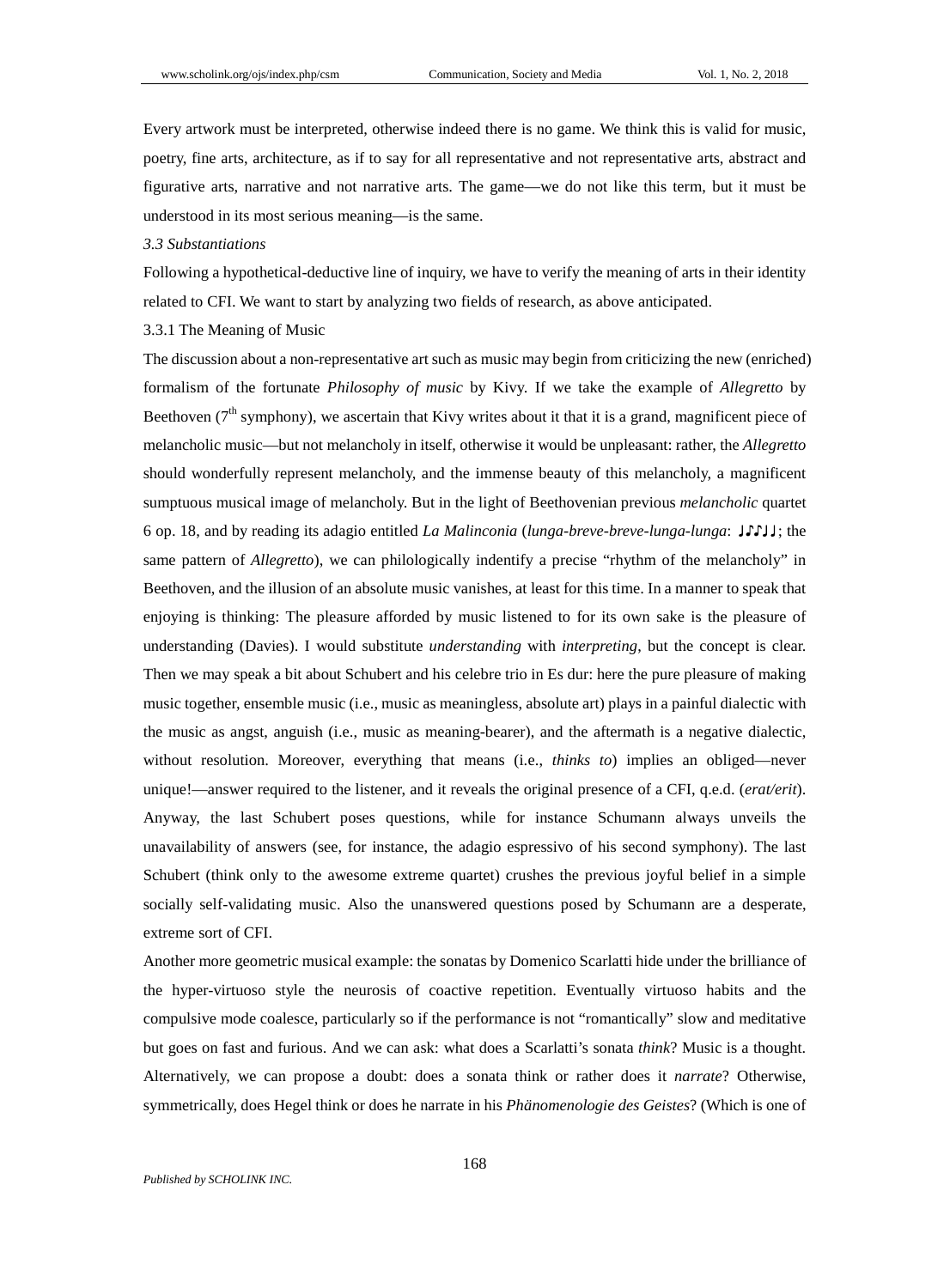the most beautiful novels in the  $XIX^h$  Century). Is there a link between the philosophical thought-tale and the musical narration-thought? Probably the answer is *yes*.

Then a poetic-musical example: the crucial western model of complexity, *Don Giovanni* by Da Ponte and Mozart. Here, in the scene of the Commendatore showing up at dinner, the musician alters the libretto's words and mood. The serious-comical blend offered by Da Ponte (who follows his main model Bertati) is transformed in the very tragic scene of a man in front of supreme justice. Voilà a hyper-tragic scene of contrast between the bare human being and the powerful divinity messenger. The comic counterparts-*lazzi* of Leporello are absorbed in the terrible ensemble. The nimbly funny *Ohibò* in Bertati-Gazzaniga—"stolen" by Da Ponte3—becomes a frightening tessera of a serious grand operatic scene. Don Giovanni is an *empio* and he must meet up with his punishment. But is it a real justice, or a supreme injustice? Is really Don Giovanni, the hero of the freedom (*viva la libertà*), guilty? Is his challenge to society a true impiety? The ambiguity of this melodrama is actually supreme. The CFI is incredibly strong. Hence, the artistic magnificence of *Don Giovanni* is incomparable.

Only few examples, these, to indicate the richness of the matter. The debate about the meaning of music is relatively ancient; we think to the *formalism* from Chabanon to Hanslick up to the recent positions; the bibliography is huge (cf. a few suggestions in Gigliucci). The new biomusicology (Wallin), that studies the origins of music (evolutionary musicology), the human brain and music (neuromusicology), the functions and uses of music (comparative musicology), enriches incredibly the frame of inquiry.

How and why to proceed in the field of studies about music's meanings?

*Why*: we think that the extreme case of music, the less representative art, is telling for us. The problem of the *meaning* is *drastic*, so to speak, in the artistic identity of music. Therefore, we find this problem substantial for our research. To verify the efficacy of CFI theory, the analysis of music looks like a correct starting point.

*How*: the relationship between music and literature (poetry for music and musical outcome, or in general comparison betwixt *logos* and *melos*) is fundamental to go on toward the definition of *absolute music*. We have to ascertain that CFI paradigm allows to include music in the realm of other Arts, and to give up considering music as a world apart, a meaningless unique art that signifies only itself (as it were, that signifies nothing...). If the problem of meanings' production is the problem in aesthetic sphere, first we must study the musical phenomenology from many points of view: emotions and their intertwining with thoughts, the *meaning* and what does it mean, the social role of music and so on. The methodology will be variable according to these perspectives of investigation.

# 3.3.2 Cave Art

The second field of inquiry will be the scene of the discussion about the function and the meaning of cave art, particularly of Paleolithic wall paintings. Metaphysics as we know it is all but unthinkable without the image of the cave and, no doubt, without the images *in* the caves (Rosengren). The search for an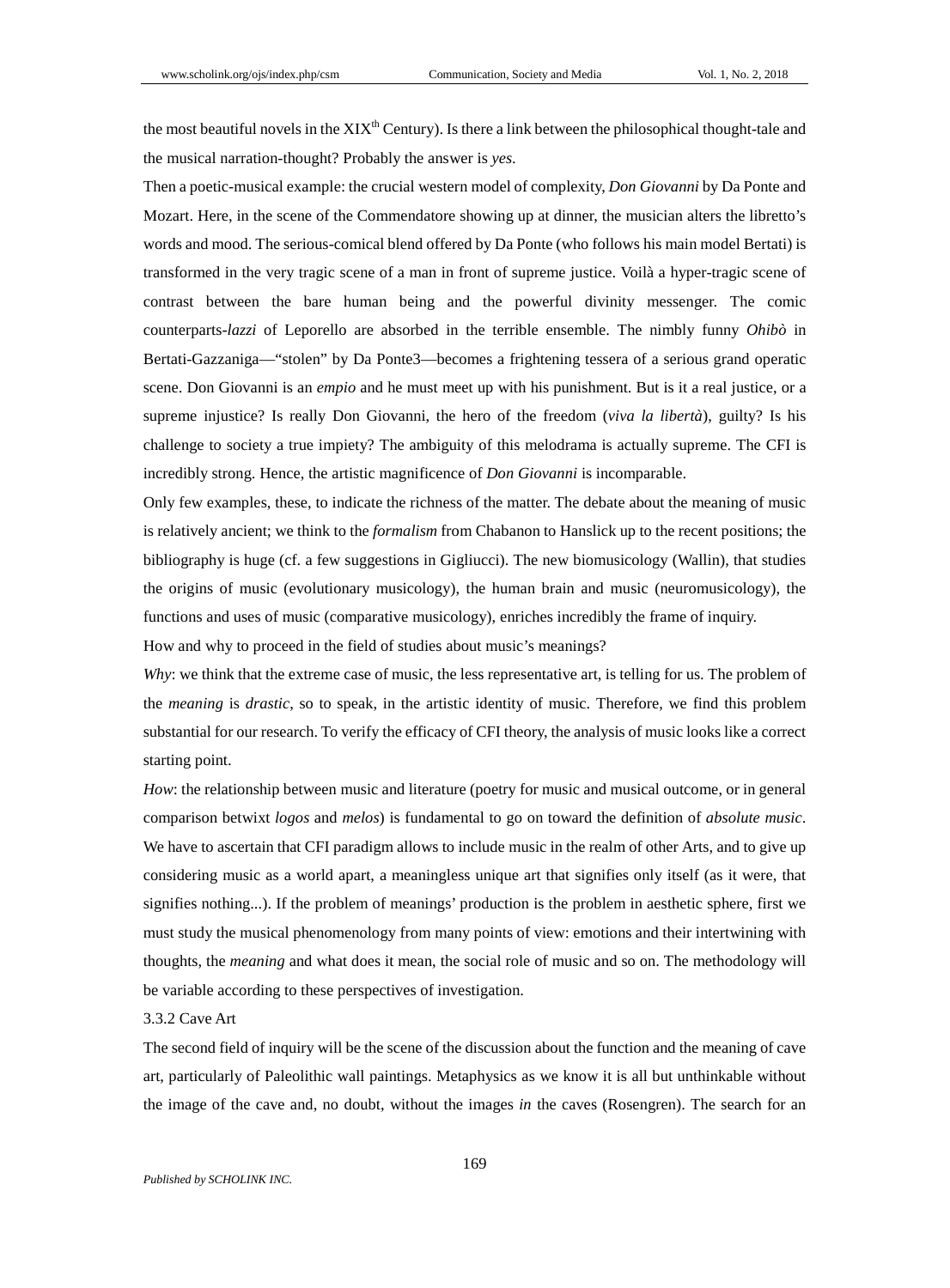absolute beginning involves necessarily our work, to clarify a possible applicability of CFI system already to prehistoric times, to the cradle of artistic production by *Homo sapiens*.

A preliminary investigation on the main interpretations of cave art will be done. Actually, after the ornamental theory, the magic-sympathetic, the structuralist, the shamanic etc., scholars nowadays prefer underline the uncertainty of every hypothesis and the probable variation of meaning and functions through millennia and in the various human settlements. Nonetheless, the questions survive: *homo sum, nihil humani alienum a me puto*, least of all our human past. Cave art calls us for interpretation, and consistently called our ancestors as well.

*3.4 Why and How*

We have to understand if the CFI has been the identity of art since the dawn of art itself.

We have also to consider the (refutable) objections of those who do not deem prehistoric rock art as art.

We shall try to index opinions, interpretations, images, recent scientific acquisitions.

We hope in this way to demonstrate that the activation of an interpretative reaction has always been the innermost sense of art making. If there were some religious or holy implications, that should not disturb the simple, calm, perennial grounds of artistic achievement intended as a call for interpretation, an escape from the obscure and frequently meaningless life towards a realm where everything *must be meaningful*, must have a sense, according to a common human convention.

# **4. Discussion**

The two main methodological choices above declared are a sort of pincers to grasp our issue and to verify our hypothesis. The two fields (music and prehistoric figurative art) are two *extreme* areas of interest, and we claim that they are significant for us for this very reason. But we must obviously consider other scopes as well. Only a few examples, before provisionally concluding.

I will take my first exemplar from the field of painting again, particularly from the production of one of the most popular artists of every time, Caravaggio. His *Lazarus' Resurrection* has recently been perfectly restored. Roman people who saw this canvas before its return to Messina's museum, have been living an extreme, bewildering aesthetic experience. Caravaggio's Lazarus: resurrection or deposition? Who is calling whom? Christ is talking with the death, through—almost necromantically—Lazarus? Mors says: cur me persequeris?, or: cras morieris (alluding to the Passion), tu seras mort demain et encore plus après demain... A wholly humanized Christ stands in front of death, of his own death (the cross, foreshowed by the arms of Lazarus), while resurrection remains only a possibility. It is neither denied, nor proclaimed. Eventually the next resurrection is a hypothesis.

The new exegesis on Matthew in the *Vocation*'s painting of S. Luigi de' Francesi corroborates the former interpretation of Lazarus. Actually, if the called is the young avid, covetous publican and not the bearded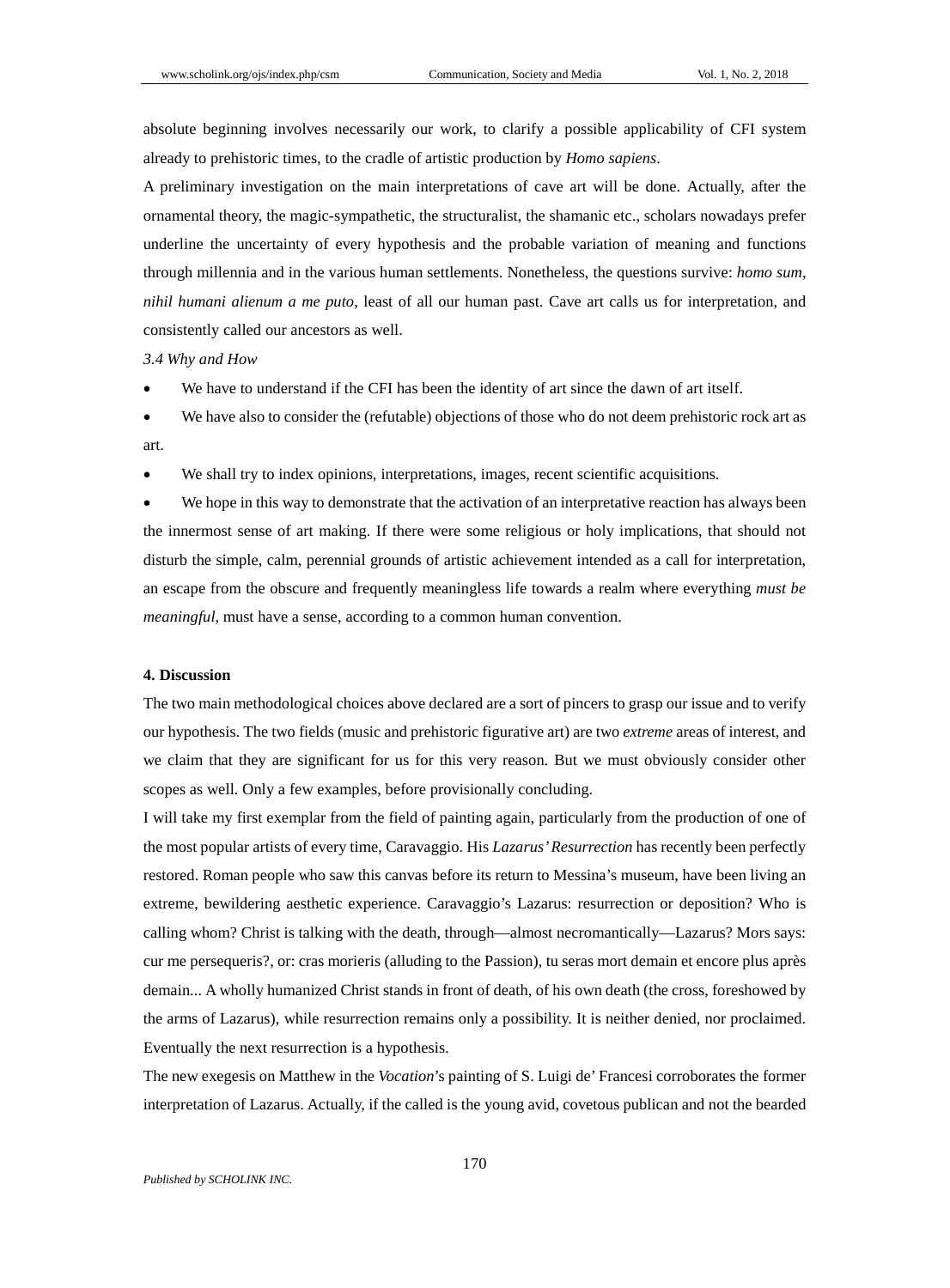old man who should indicate with his finger precisely the rough adolescent, then the instant selected for the picture is just the one before the conversion, so before the "miracle". Will Matthew answer to Christ's calling? We are not sure of it; Caravaggio makes it not certain, actually. Otherwise, do we all agree upon this interpretation? Probably, or rather certainly not. However, what interests us is that the supreme beauty of Caravaggio's paintings dwells in the terrible, unavoidable CFI that they command.

Another example, a literary one, now. A classic: *Bacchae* by Euripides. The last masterwork by the third great tragedian of 5<sup>th</sup> Century Athens has been read as a religious, palinodic, extreme play, or as a fierce antitheist and rationalist tragedy. If we consider Bacchus as the hero, we propend for the first reading. If we appreciate the rationalist Pentheus and consider him the innocent tragic victim, then we think that Euripides never abandoned his bad opinion about the Gods, and thus we have a proclivity for the second reading.

Eventually, and atrociously shortly, we can say that the dilemma has no solution, because the terrible ambiguity (in the highest sense) of the masterwork by Euripides is just an insoluble conundrum, in which the culpability of the main characters has the same mould and shape of their innocence, in which ridiculous behaviour is at the same time a tragic one. *Bacchae* activates an incredibly powerful CFI, and this is the reason of his perennial bloody beauty. These and other *interpretations* will be considered. The research is now only outlined. Nevertheless, we hope this draft will elicit consequences and reactions.

## **References**

Barthes, R. (1984). Le bruissement de la langue, Essais critiques IV. In *L'effet de réel* (pp. 179-187). Paris: Seuil.

Bacchae. (1994). In J. Diggle (Ed.), *Euripidis Fabulae, III*. Oxford: Clarendon.

Baumgarten, M. A. G. (1735). In B. Croce (Ed.), *Meditationes philosophicae de nonnullis ad poema pertinentibus* (p. 33). Magdeburg. Reprint. Napoli: Vecchi, 1900.

Bell, C. (1914). *Art*. New York: F. A. Stokes.

Bernanos, G. (1936). *Le Journal d'un curé de campagne*. Paris: Plon.

- Bertati, G. (1787). Don Giovanni o sia il Convitato di Pietra. In *Il capriccio drammatico* (pp. 31-71). Venezia: Casali.
- Bonds, M. E. (2014). Absolute Music. In *The History of an Idea*. Oxford: Univ. Press. https://doi.org/10.1093/acprof:oso/9780199343638.001.0001

Bresson, R. (1950). *Le Journal d'un curé de campagne*, movie, France, b/n, 117'.

Caravaggio. (2012). In D. Radeglia (Ed.), *La resurrezione di Lazzaro*. Roma: Palombi.

Chabanon, M. P. G. de. (1785). *La Musique considérée en elle-même et dan ses rapports avec la parole, les langues, la poésie, et le théâtre*. Paris: Pissot.

Chatterjee, A. (2014). The Aesthetic Brain. In *How We Evolved to Desire Beauty and Enjoy Art*. Oxford:

*Published by SCHOLINK INC.*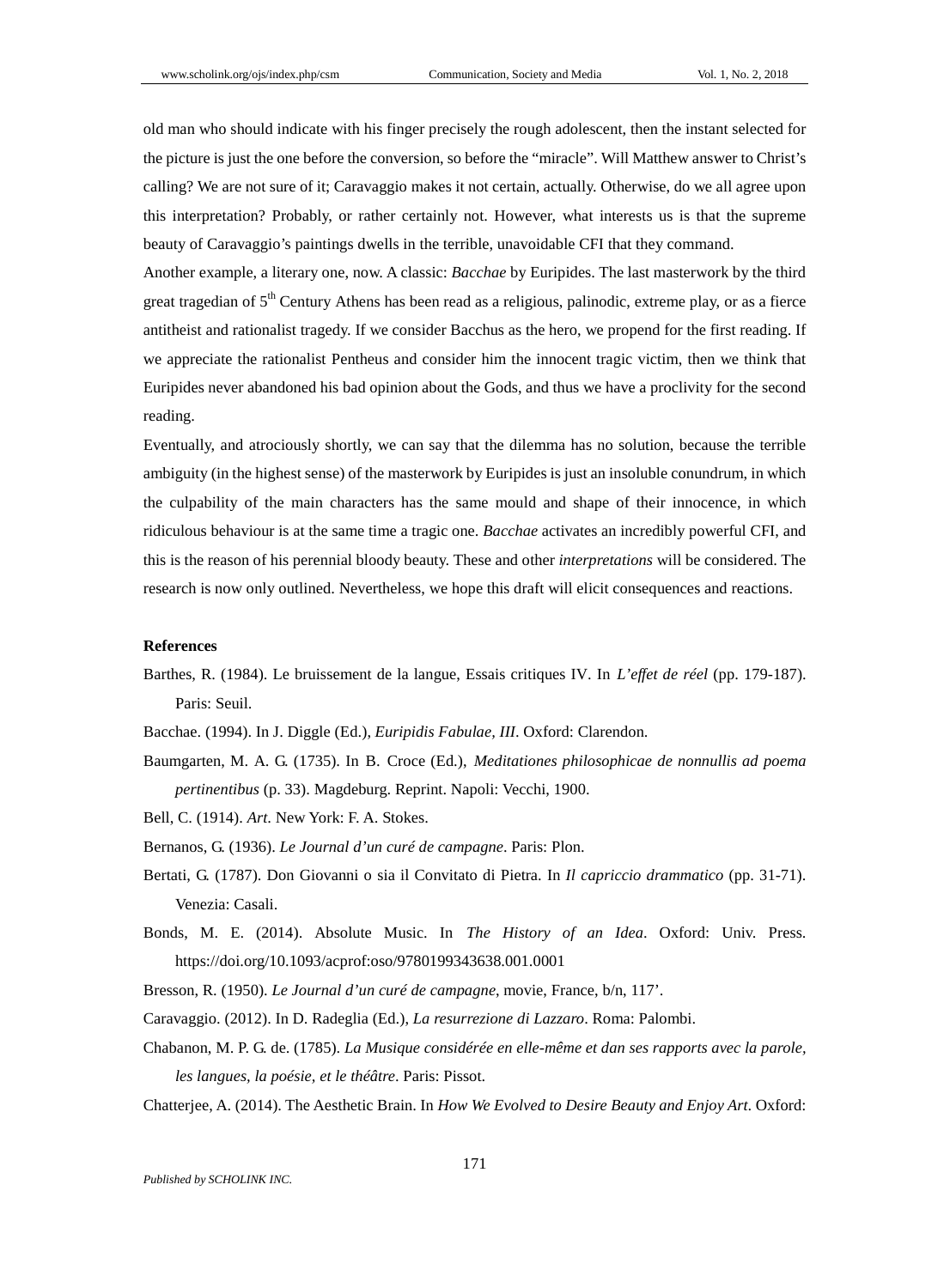Univ. Press.

- Clottes, J. (2016). *What is Paleolithic Art? Cave Art and the Dawn of Human Creativity*. Chicago Univ. Press (original French edition Paris: Gallimard, 2011). https://doi.org/10.7208/chicago/9780226188065.001.0001
- Croce, B. (1900). *Meditationes philosophicae de nonnullis ad poema pertinentibu*s. Napoli: Vecchi.
- Dahlhaus, C. (1978). *Die Idee der absoluten Musik*. Kassel: Bärenreiter.
- Danto, A. C. (1981). The Transfiguration of the Commonplace. In *A Philosophy of Art*. Cambridge (Mass.) and London: Harvard Univ. Press.
- Da Ponte, L. (1995).In G. Gronda (Ed.), *Il Don Giovanni*. Torino: Einaudi.
- David, B. (2017). *Cave Art*. London: Thames & Hudson.
- Davies, S. (1994). *Musical Meaning and Expression* (p. 332 & 356). Ithaca and London: Cornell Univ. Press.
- Dewey, J. (2008). Art as Experience. In J. A. Boydston (Ed.), *The Later Works*, vol. 10 (p. 54). Southern Illinois: Univ. Press.
- Sutcliffe, W. D. (2003). *The Keyboard Sonatas of Domenico Scarlatti* (pp. 145-166). Cambridge: Univ. Press.
- Eco, U. (1994). *The Limits of Interpretation*. Bloomington and Indianapolis: Indiana Univ. Press.
- Euripides. (1994). In J. Diggle (Ed.), *Euripidis Fabulae, III*. Oxford: Clarendon.
- Ferraris, M. (1998). *L'ermeneutica*. Roma-Bari: Laterza.
- Frege, G. (1992). Über Sinn und Bedeutung. In I. Angelelli (Ed.), *Kleine Schriften* (pp. 143-162). Hildesheim: Olms.
- Gadamer, H.-G. (1986). *Hermeneutik I*. *Wahrheit und Methode*. Tübingen: Mohr.
- Gigliucci, R. (2014). Music and Poetry: A Call for Interpretation. *Humanitas*, *66*, 407-419. https://doi.org/10.14195/2183-1718\_66\_21
- Gopnik, B. (2011). Aesthetic Science and Artistic Knowledge. In A. P. Shimamura, & S. E. Palmer (Ed.), *Aesthetic Science: Connecting Minds, Brains and Experiences*. Oxford: Univ. Press.
- Hanslick, E. (1854). *Vom Musikalisch-Schönen*. Leipzig: Weigel.
- Hegel, G. W. F. (1807). *Phänomenologie des Geistes*. Bamberg und Würzburg: Göbhardt.
- Hirsch, E. D. jr. (1967). *Validity in Interpretation*. New Haven and London: Yale Univ. Press.
- Huizinga, J. (1971). *Homo ludens*. Boston MA: Beacon Press.
- Labouvie-Vief, G. (2015). *Integrating Emotions and Cognition throughout the Lifespan*. Cham (ZG): Springer. https://doi.org/10.1007/978-3-319-09822-7
- Lawson, A. J. (2012). *Painted Caves. Palaeolithic Rock Art in Western Europe*. Oxford: Univ. Press. https://doi.org/10.1093/acprof:osobl/9780199698226.001.0001
- Kivy, P. (2002). *Introduction to a Philosophy of Music*. Oxford, Clarendon.

*Published by SCHOLINK INC.*